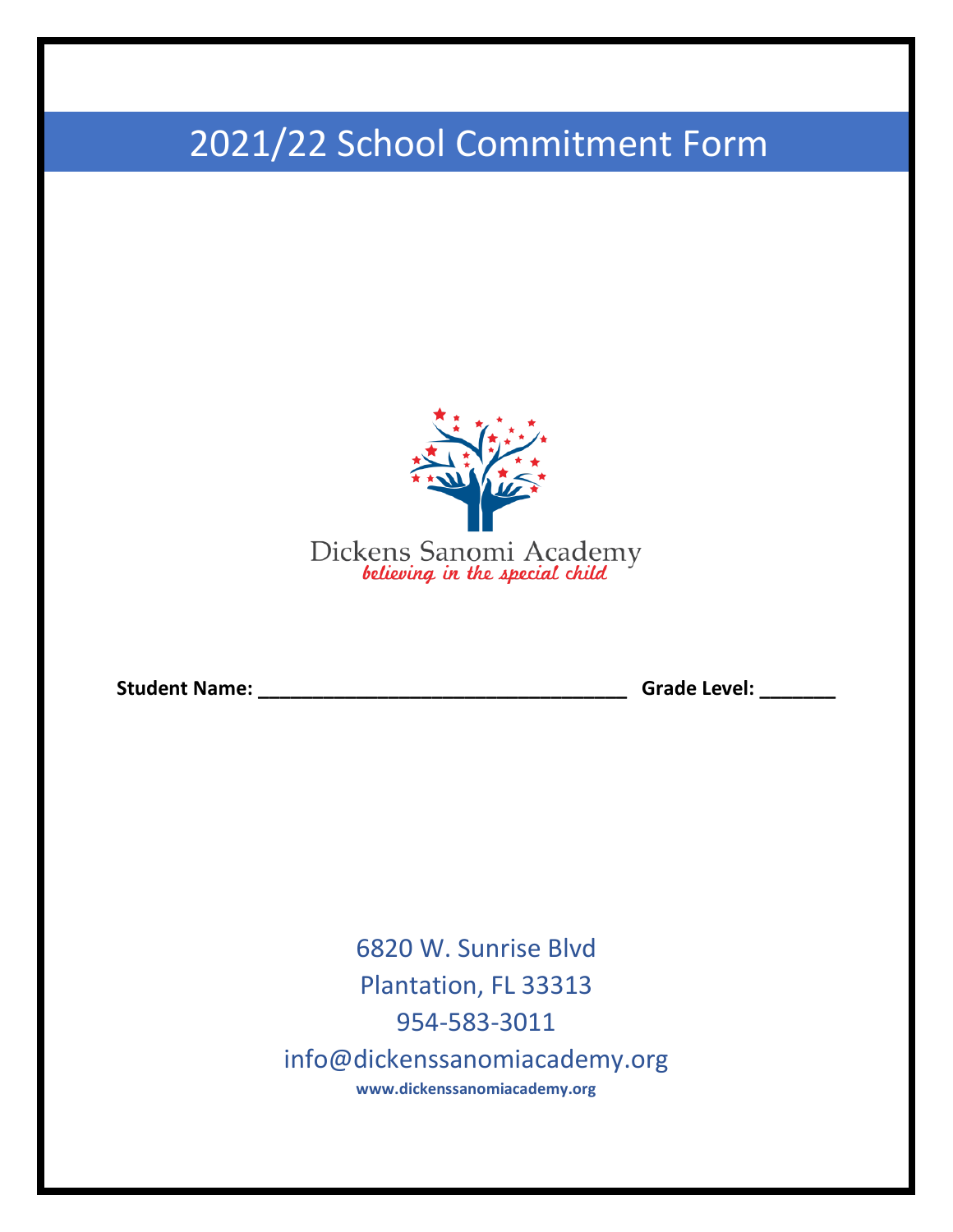## Parent Contract Page

**The Signature below indicates that I have read, understand and agree with the Parental Contract for my child to enroll at Dickens Sanomi Academy. I understand and agree to comply with the following policies and procedures which have been explained to me at the time of registration:**

- **1. I agree to support the school's policies & procedures including academic, behavioral, disciplinary, moral, dress code and maintain basic principles of my own in my home.**
- **2. I agree to fully work with Dickens Sanomi Academy in academic and behavioral procedures.**
- **3. I agree to assume the responsibility for my child's education by supervising and checking all school and homework.**
- **4. I agree to frequently communicate with my child's instructor and make an effort to attend all meetings and conferences called by school administration or educational staff.**
- **5. I give the school permission to contact either myself, the listed emergency contact, or my child's** physician, in the event that my child becomes sick or injured. I also authorize and empower the school **to submit on my behalf a written or oral authorization to provide medical or surgical services if needed, if suggested by a practicing licensed physician and I cannot be contacted. I also release the school and its affiliates from any liability which might arise from the giving of such authorization.**
- **6. In the event that my child needs to take prescribed medicine during school hours, I hereby give permission to Dickens Sanomi Academy to administer them, as long as I complete and sign the Authorized Medication Form.**
- **7. I agree to keep current the emergency contact information.**
- 8. I understand that I must arrange for my child's transportation to and from school and notify the **school of any changes in those arrangements. I hereby release, indemnify, and hold harmless Dickens Sanomi Academy and its agents and employees, from any and all actions and claims for personal injury or damages of any kind resulting from the transportation of Dickens Sanomi Academy students** by myself or in vehicles owned or leased by the school, whether caused in whole or in part by the **negligence of the operator of any such vehicle.**
- **9. I have reviewed the school's published Tuitions and Fees.**
- **10. I understand that once the parent contract has been signed and the enrollment fee paid, I am** responsible to pay in full any outstanding balance, even if I withdraw my child or he/she is dismissed **from the school. Records will be held until all financial obligations have been met. Any additional costs incurred with the collection of the debt will be paid by the responsible party.**
- **11. Dickens Sanomi Academy reserves the right to refuse any application, or dismiss any child at any time, for unacceptable conduct or any reason it deems necessary. Neither this application nor payment of fees is considered to be binding upon the academy.**
- 12. I hereby grant permission for my child to be videotaped or photographed for the sole purpose of **publication in newsletters, flyers, brochures, websites, newspaper articles and/or any other form of publication, if any, for DSA.**
- 13. I agree to notify the office if my child is going to be absent. On the day he/she returns to school, I will **submit with them a note explaining the reason for the absence. I understand that students are allowed five (5) excused absences per semester.**